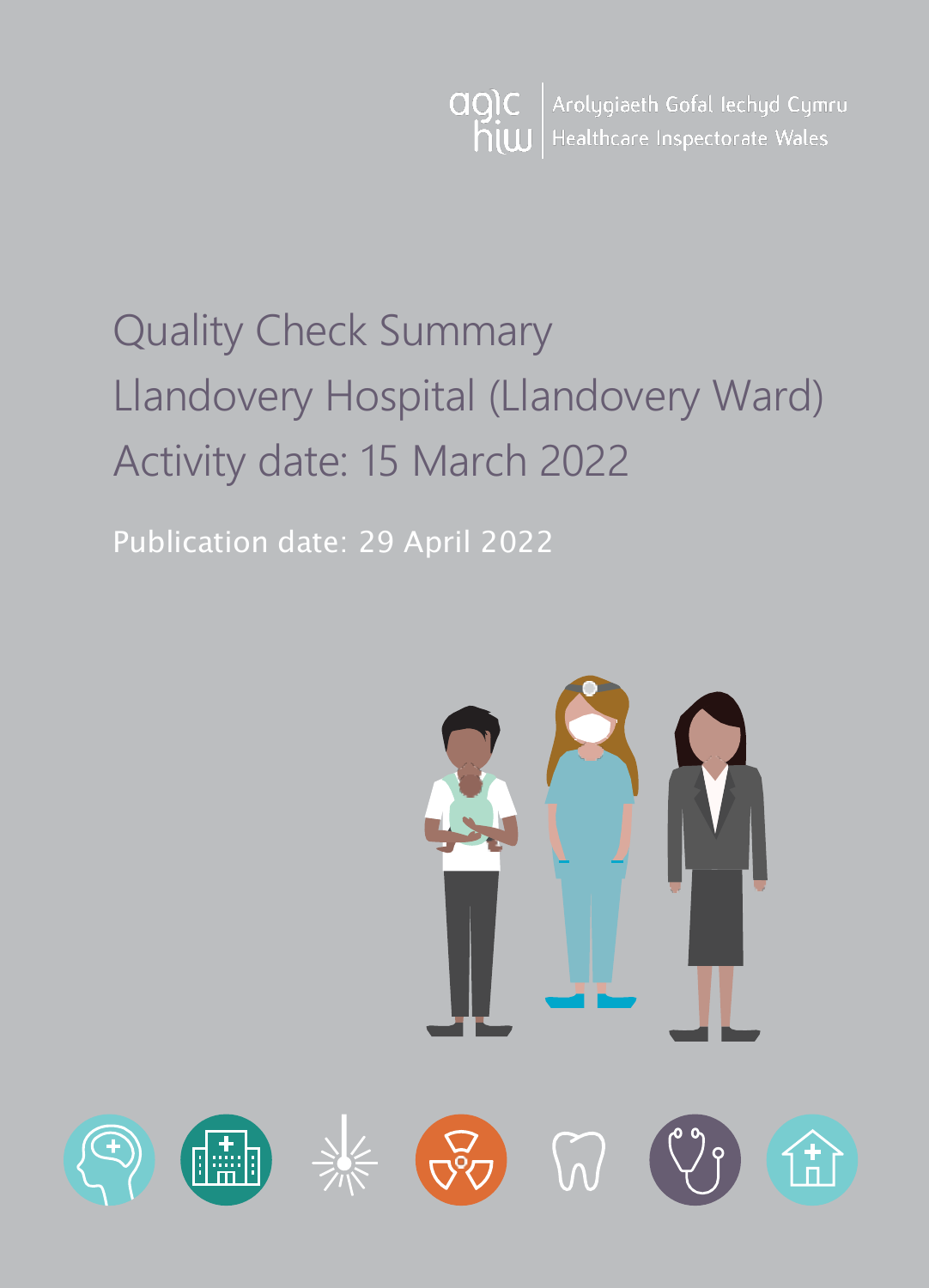This publication and other HIW information can be provided in alternative formats or languages on request. There will be a short delay as alternative languages and formats are produced when requested to meet individual needs. Please contact us for assistance.

Copies of all reports, when published, will be available on our website or by contacting us:

In writing:

Communications Manager Healthcare Inspectorate Wales Welsh Government Rhydycar Business Park Merthyr Tydfil CF48 1UZ

Or via

Phone: 0300 062 8163 Email: [hiw@gov.wales](mailto:hiw@gov.wales) Website: [www.hiw.org.uk](http://www.hiw.org.uk/)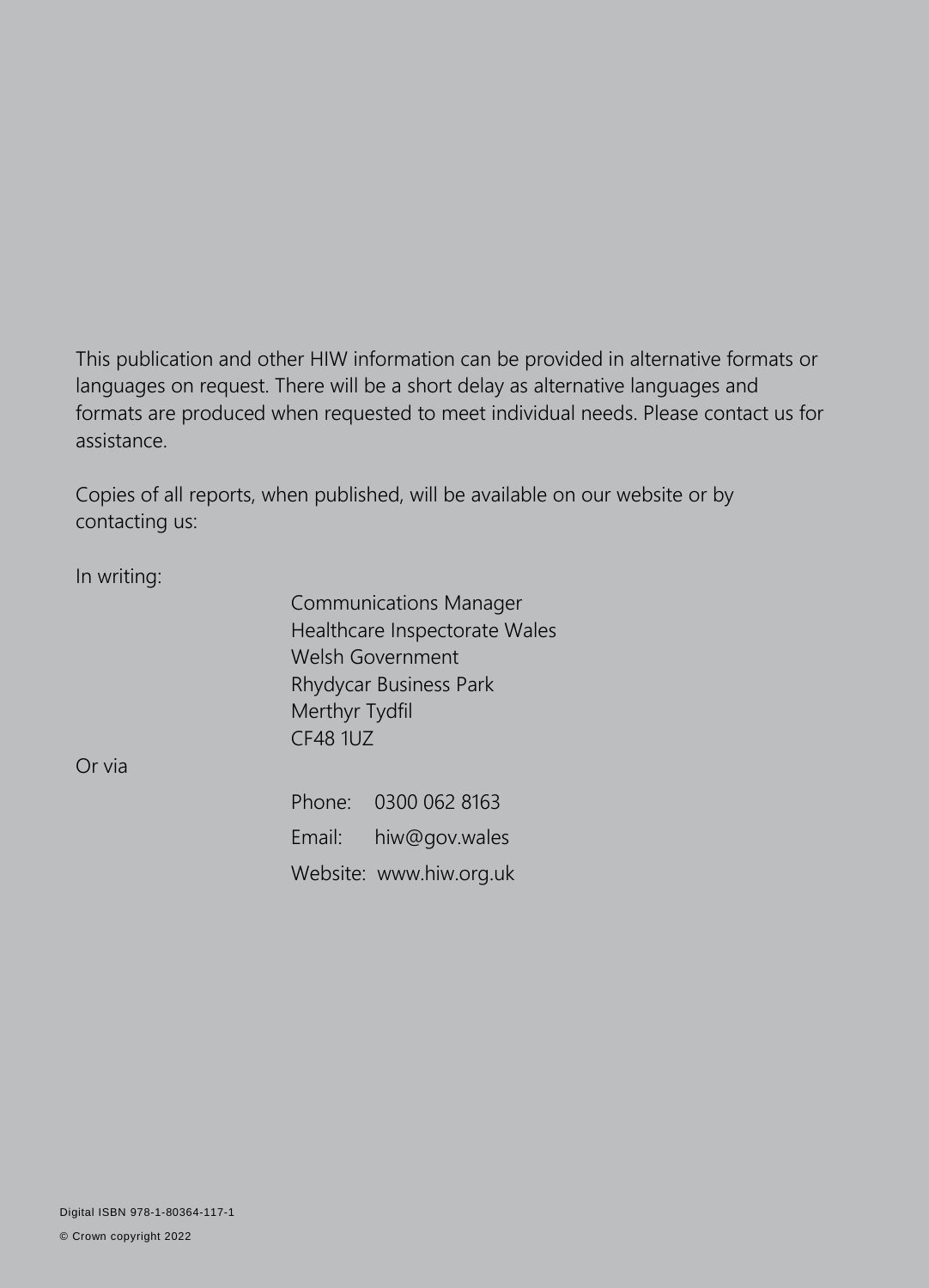# **Quality Check Summary**

# **Our approach**

Healthcare Inspectorate Wales (HIW) undertook a remote quality check of Llandovery Ward as part of its programme of assurance work. This is a 16 bed inpatient ward at Llandovery Hospital within Hwyel Dda University Health Board.

HIW's quality checks form part of a new tailored approach to assurance and are one of a number of ways in which it examines how healthcare services are meeting the Health and Care Standards 2015 (and other relevant regulations). Feedback is made available to service representatives at the end of the quality check, in a way which supports learning, development and improvement at both operational and strategic levels.

Quality checks are a snapshot of the standards of care within healthcare services. They are conducted entirely offsite and focus on three key areas; infection prevention and control, governance (specifically around staffing) and the environment of care. The work explores arrangements put in place to protect staff and patients from COVID 19, enabling us provide fast and supportive improvement advice on the safe operation of services during the pandemic. More information on our approach to assurance and inspections can be found [here.](https://hiw.org.uk/covid-19-response-and-our-approach-assurance-and-inspection)

We spoke to ward staff on 15/03/2022 who provided us with information and evidence about their service. We used the following key lines of enquiry:

- How do you ensure that the risk of infection is assessed and managed to keep patients, visitors and staff safe?
- How do you identify and effectively manage COVID-19 outbreaks / nosocomial transmission?
- How do you ensure that the ward environment is safe and protects patients from harm, and how do you ensure that patient dignity is maintained?
- How do you meet the needs of Welsh speaking patients when accessing healthcare services in the medium of Welsh?
- How do you ensure that there are sufficient numbers of appropriately trained staff on the ward to provide safe and effective care?
- How do you ensure that equality and a rights based approach are embedded across the service?
- What arrangements are in place to ensure Do Not Attempt Cardio Pulmonary Resuscitation (DNACPR) discussion and decision making is undertaken appropriately and sensitively?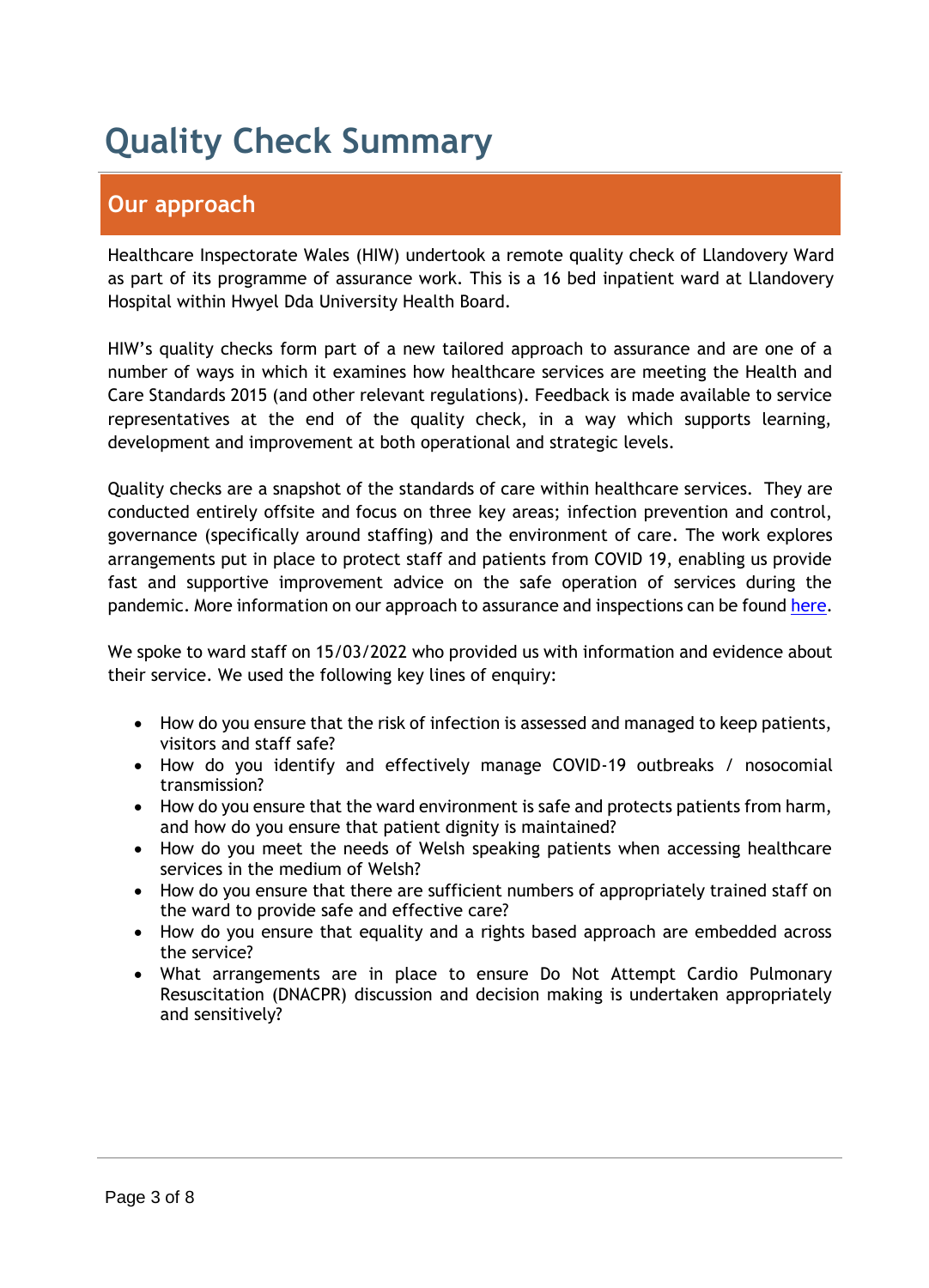# **Environment**

During the quality check, we considered how the service has responded to the challenges presented by COVID-19 and how the service has designed and managed the environment of care to keep it as safe as possible for patients, staff and visitors.

The key documents we reviewed included:

- Most recent environmental risk assessment/ audit
- Most recent falls audit results
- Most recent pressure and tissue damage audit results

We also questioned the service representatives on the changes they have made to make sure patients continue to receive care and treatment according to their needs.

#### **The following positive evidence was received:**

We saw evidence of the most recent falls and most recent pressure and tissue damage audit results for the ward. All audits were complete and up to date.

Staff informed us of the changes made to the environment as a result of COVID- 19. Changes included:

- Ensuring all beds were adequately spaced at two metres apart
- Social distancing stickers placed on the floors
- Removed chairs from the staff dining area to allow for social distancing
- Only one entrance, instead of the previous three
- All staff must sign in before entering the ward.

We were told that, due to extreme staffing shortages, Llandovery hospital was forced to close temporarily for two months last year and merge with Amman Valley Hospital. During this closure, one of the bays on Llandovery ward was closed off, in order to be able to hold any future COVID positive patients.

In order to maintain patient's dignity, staff told us that there are curtains around all of the beds, which are always used during personal care. Patients are encouraged to use the bathrooms, however if unable, personal care is done at their bed side. There are a number of side rooms on the ward which can be used to have sensitive or difficult conversations with patients and family members. Patients can also be nursed in one of the side rooms, rather than in the bay, if they require higher levels of care.

Staff told us that all patients have input from a multi-disciplinary team (MDT). The ward also has a dedicated physiotherapist and a visiting occupational therapist (OT) and each patient has a manual handling plan in place.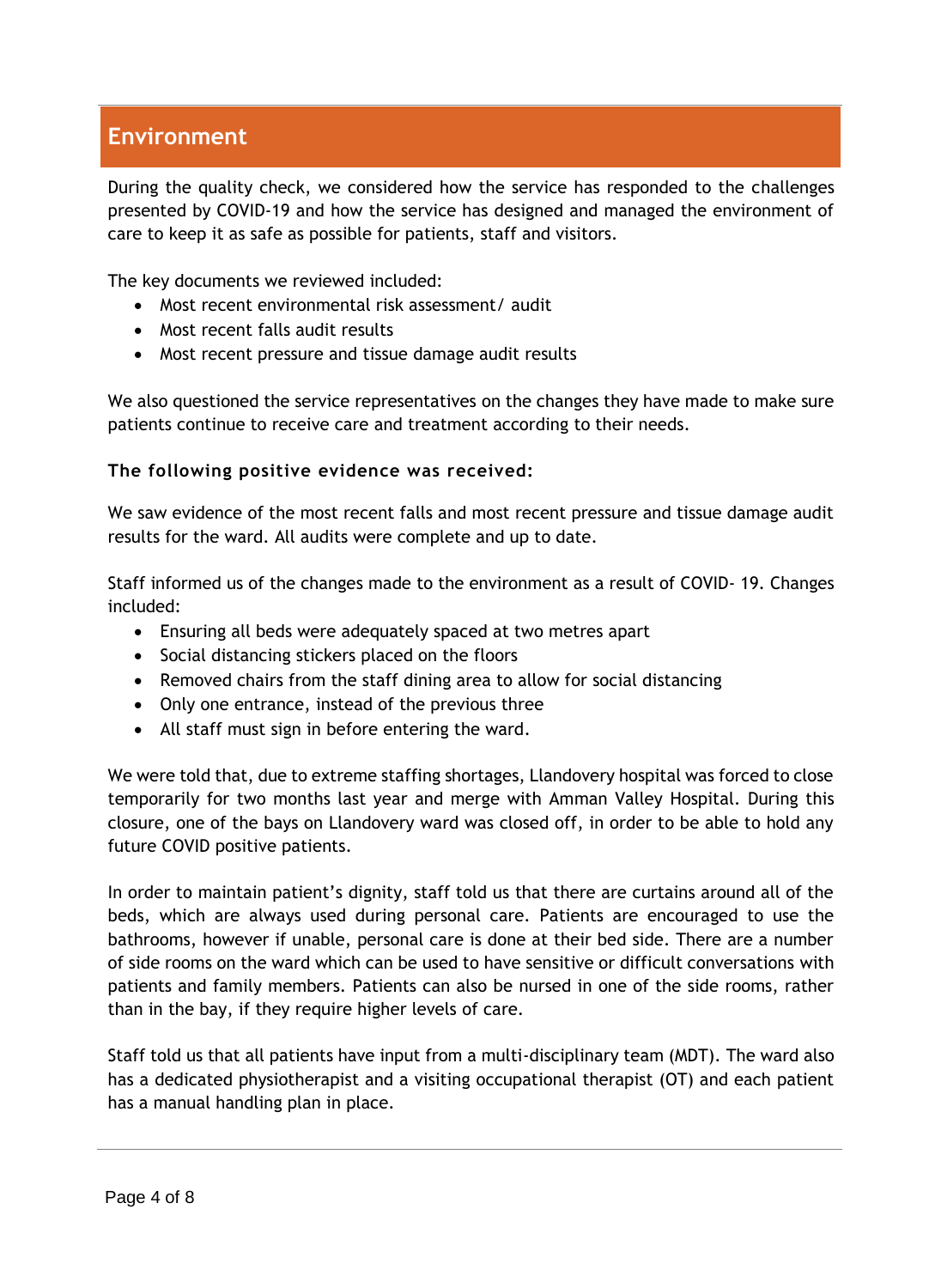We were also informed that all patients are offered cultural support as part of their care plan. The local community chaplain is very supportive and will visit the ward if requested, and the health board hospital chaplain is also available. If patients are local and attend a local church, staff can contact local priests on their behalf, although COVID has made this more difficult.

The ward has a number of iPads, which patients could use whenever they wanted to contact their relatives or carers. According to staff, these have been used less since restricted visiting has been re-introduced. Staff also told us about the family liaison officer who attends the ward weekly to check in with patients and see if they would like to contact their relatives. They would take pressure off the nursing staff by helping set up video calls for the patients and liaising with the families.

Staff told us that, due to it mainly being a rehabilitation ward, MDT meetings are held twice a week, and families are always included in these discussions to increase their understanding. Relatives and carers are invites to attend these meetings either via phone or video call.

We were told that the majority of staff on the ward speak Welsh and wear the relevant badges to identify themselves to welsh speaking patients. The majority of patient information leaflets are bilingual and the ward also has access to a translation service if they require it.

#### **No areas for improvements were identified.**

### **Infection prevention and control**

During the quality check, we considered how the service has responded to the challenges presented by COVID-19, and how well it manages and controls the risk of infection to help keep patients, visitors and staff safe.

The key documents we reviewed included:

- Generic infection control policy and COVID-19 specific policy
- Most recent hand hygiene audit results
- Most recent infection control risk assessment/audit

### **The following positive evidence was received:**

We saw evidence of a comprehensive infection control policy and COVID-19 specific policy. We also saw up to date hand hygiene audit results and the most recent infection control risk assessment.

Staff informed us of the changes implemented as a result of COVID- 19 to ensure infection prevention and control (IPC) standards are maintained. All staff are expected to check their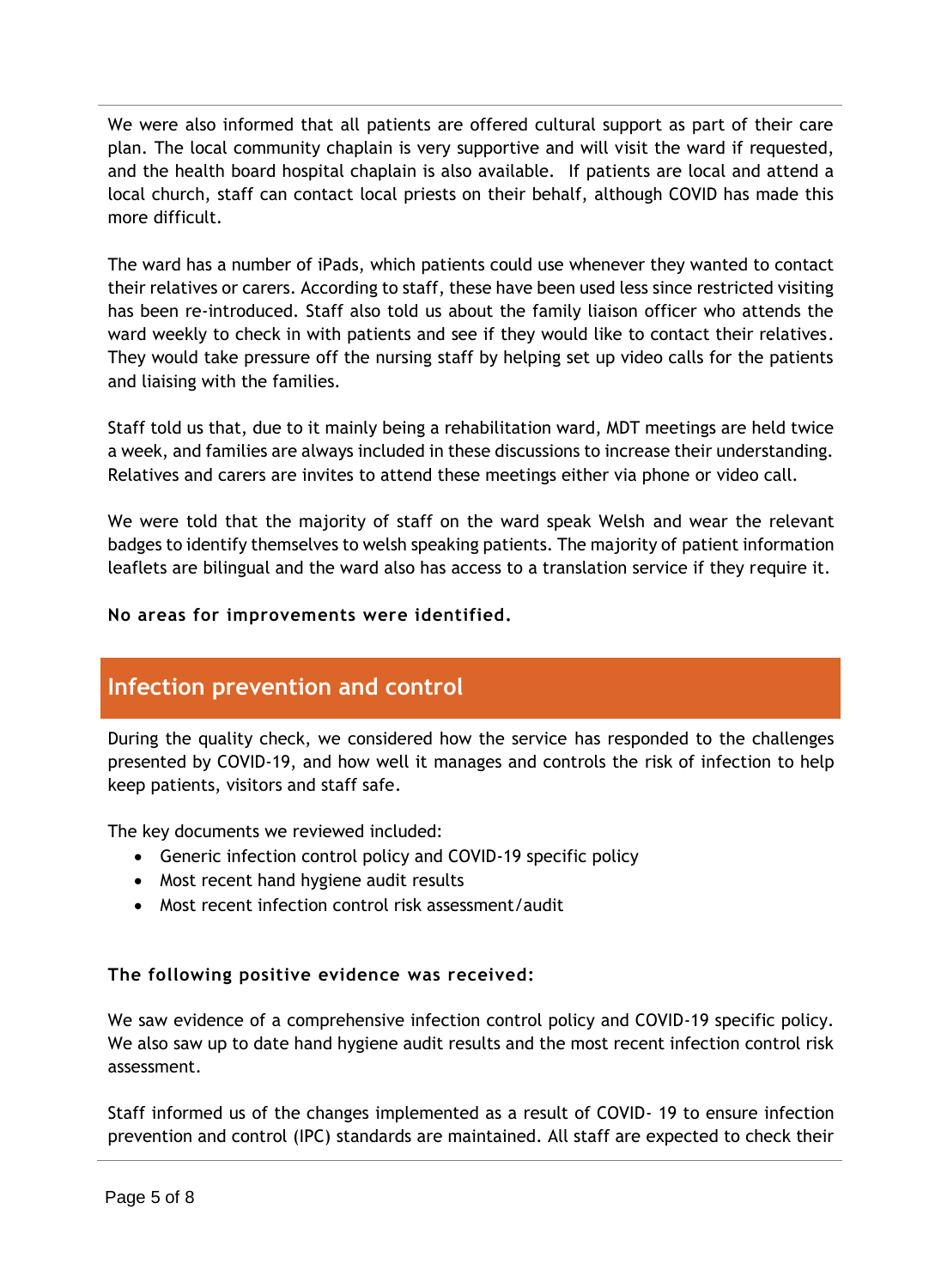temperature before coming onto shift and do two lateral flow tests weekly. Staff also have a designated donning and doffing<sup>1</sup> station and a designated advanced nurse practitioner for IPC who completes monthly bare below the elbow (BBE) and hand washing audits. Regular donning and doffing audits are also completed and we were told that dedicated staff members complete a weekly stock check of PPE.

We were told by staff that they follow health board policies closely in regards to social distancing, outbreak management and IPC. Any changes or updates to guidance is communicated to staff via private social media groups, email and during shift handovers. We were informed that staff can also access all required information and guidance through the intranet.

We asked staff how they identify and effectively manage COVID-19 and nosocomial transmission on the ward. Staff told us that that would inform ward staff of such outbreaks by speaking to the staff on shift in person, then cascading the information to those not on shift via email, social media group or in handover notes. Staff gave the example of past norovirus cases on the ward, where the positive patient would be isolated and nursed in a side room wherever possible, or would be barrier nursed<sup>2</sup> with their own PPE station.

After the COVID outbreak which led to the temporary hospital closure, staff told us that action plans would change daily in order to see what worked and to determine the safest way to re-open the hospital. We were informed that patients were brought back on to the ward two at a time until all beds were filled. Staff also had a designated entrance and exit, and would change into uniform and PPE once on the ward and change back before leaving. According to staff, patients are only now accepted onto ward after a negative COVID swab, and during any future outbreaks, positive patients would either be nursed in one of the side rooms or in the walled off bay.

Staff told us that senior nurses would make themselves present on the ward after the COVID outbreak in order to reassure ward staff and share lessons learnt. Staff were encouraged to use the health board wellbeing services and the hospital also had two wellbeing champions based on Llandovery ward. We were also informed that senior staff often worked on the ward during staff shortages. They described this as beneficial experience as it gave insight into what the ward staff were facing day to day. Staff described the ward as having good and supportive staffing culture.

#### **No areas for improvements were identified.**

 $\overline{a}$ 

<sup>&</sup>lt;sup>1</sup> Donning - putting on personal protective equipment (PPE); Doffing - taking off personal protective equipment (PPE)

 $2$  Local isolation of a patient with an infectious disease so as to avoid spread. The 'barrier' takes the form of gowns, caps, overshoes, gloves and masks which are donned by staff and visitors before approaching the patient and discarded before returning to the normal environment.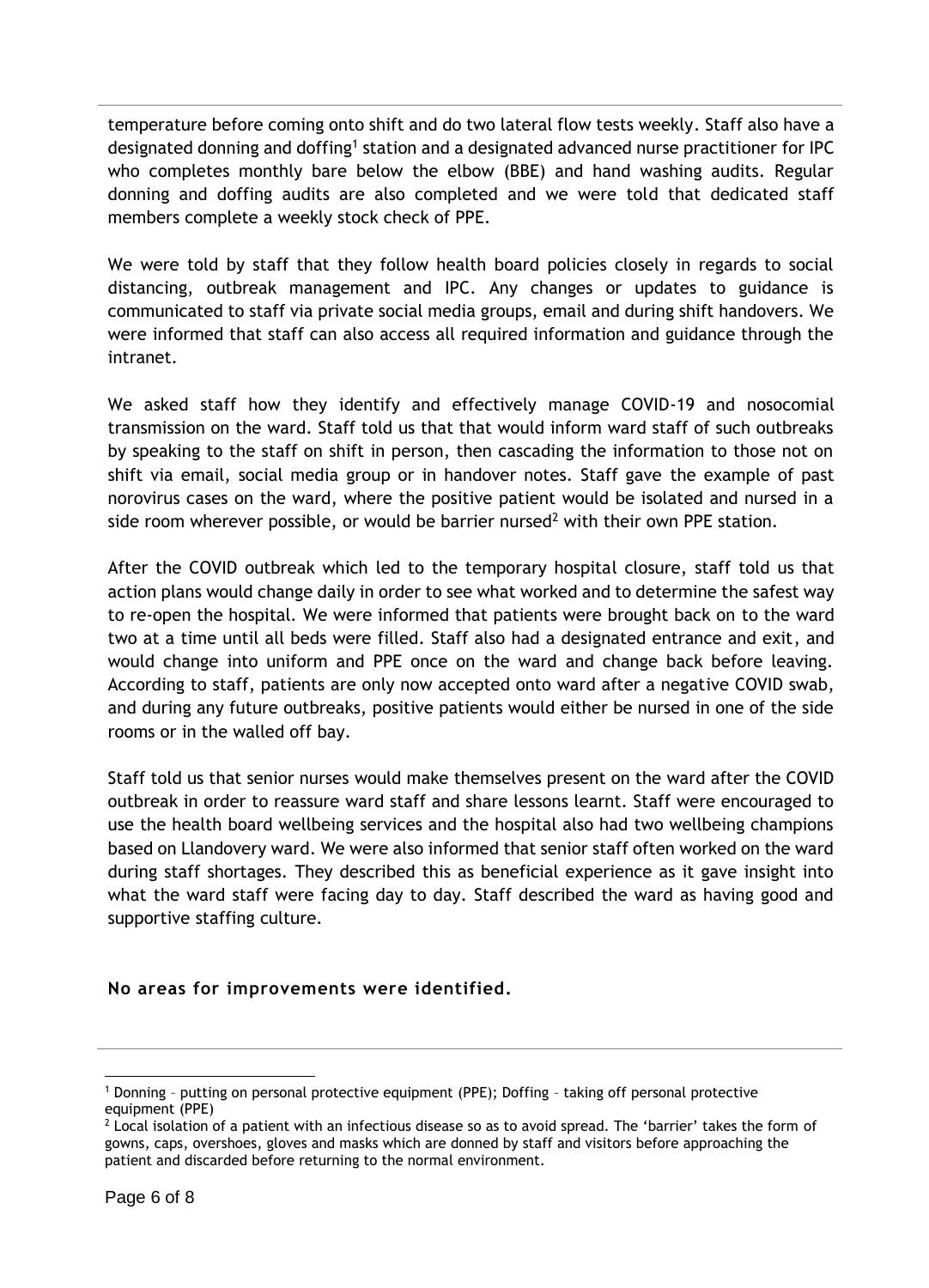# **Governance / Staffing**

As part of this standard, HIW questioned the service representatives about how, in the light of the impact of COVID-19, they have adapted their service. We explored whether management arrangements ensure that there are sufficient numbers of appropriately trained staff on the ward to provide safe and effective care.

The key documents we reviewed included:

- Current staff vacancies (listed by band)
- Current staff sickness (listed by band)
- Current percentage completion rates of mandatory training (listed by individual subject)
- Current percentage completion rates for PADR (listed by band)
- Escalation policy
- The corporate policy/process to ensure preparedness for future pandemic emergency

#### **The following positive evidence was received:**

We saw evidence of current staff vacancies and staff sickness levels. Staff informed us that agency staff are currently being deployed to fill gaps in the night shift staff rota. On occasions where there is a shortage of registered nurses on shift, we were told that they will try to supplement this with more healthcare assistants, to free up the registered nurses wherever possible.

We also reviewed the ward's escalation policy and process to ensure preparedness for future pandemic emergencies. Both were complete and up to date.

Our review of documentation highlighted good compliance amongst staff for mandatory training. We were informed that staff would often go on study days, however COVID made this more difficult. However, training has still been conducted over Microsoft Teams and all staff have access to the online training system if they wish to complete any additional courses. Staff told us that, if a member of staff wishes to go on a specific course, they will try to be as accommodating as possible to give them the study day to complete it.

Staff told us that they promote a person centred approach for all patients on the ward. All patients have individual plans and goals in place and patients all agree to the plans put in place by the OT before they are implemented. We were informed of the health board equality and diversity group and staff can contact them is they feel they require any additional advice or support.